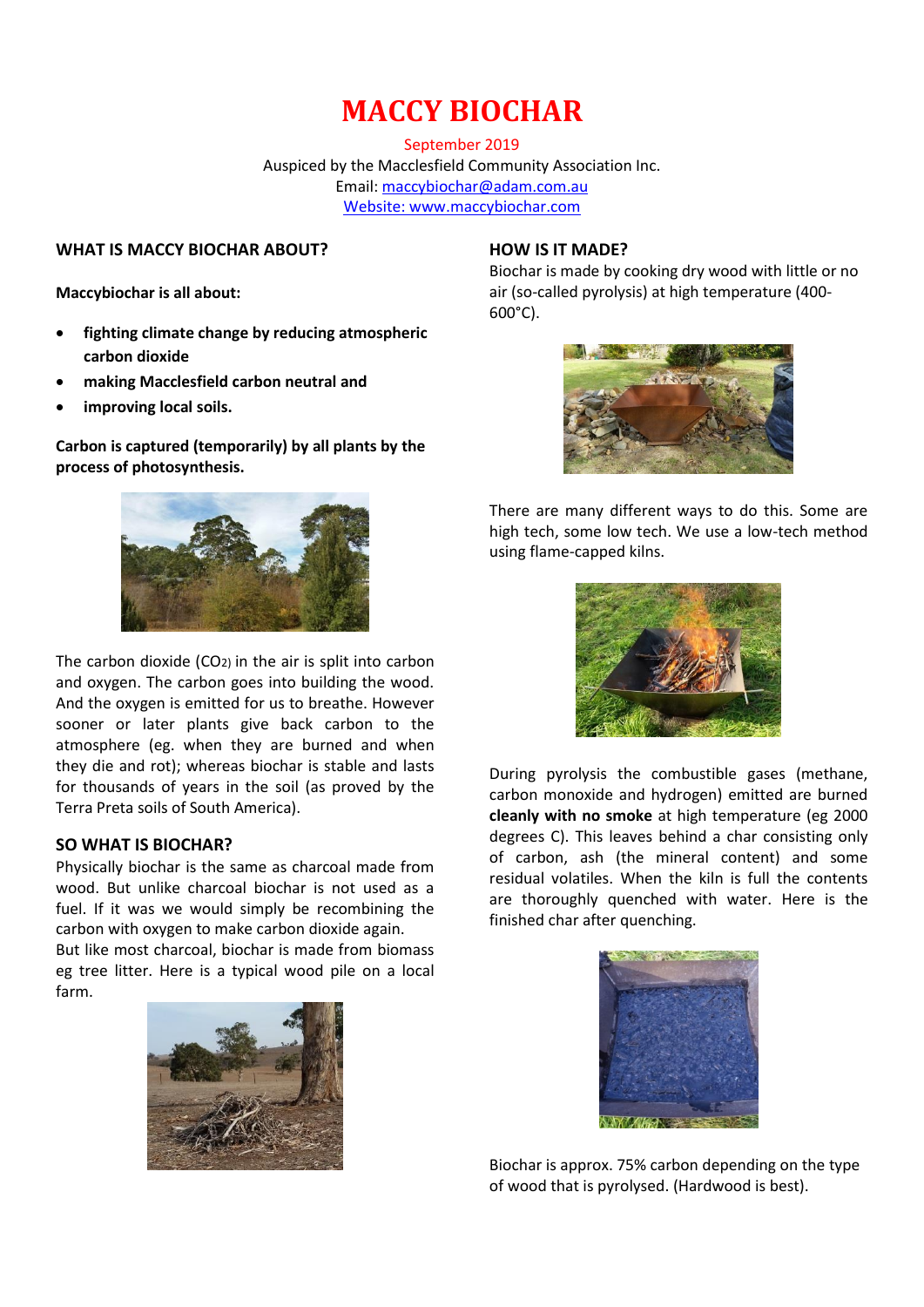# **MACCY BIOCHAR**

September 2019



And here is the finished char after bagging.

## **HOW DOES BIOCHAR REDUCE GREENHOUSE GASES?**

Each Carbon molecule captured has diverted one molecule of CO2 from the atmosphere. Because of the atomic structure of CO2 this means that each mass unit of Carbon captured has diverted just over 3½ mass units of CO2.

(Atomic weights:  $C = 12$ ;  $O = 16$ ; So  $CO<sub>2</sub> = 44$ ; So 12 units of C divert 44 units of CO2. So 1 unit of C diverts 3.66 units of CO2.)

#### **So 1 tonne of carbon diverts 3.66 tonnes of CO2.**

And because we can easily measure the carbon content of the biochar  $(75 - 80%)$  then we can calculate how much CO2 each tonne of biochar has diverted from the atmosphere. **Typically 1 tonne of biochar diverts 2½ tonnes of CO2.**

### **HOW DOES THIS HELP MAKE MACCY CARBON NEUTRAL?**

If we know how much electricity a household has purchased from the grid then we can calculate how much CO2 they have effectively generated. Then we can allocate some of the CO2 we have diverted to that household to help them become carbon neutral.

## **HOW DOES BIOCHAR HELP THE SOIL?**

Biochar holds about 3 times its own weight of water. So when mixed into the soil in small proportions (1- 5%) moisture and nutrients are held and encourage growth of microfungi and other living organisms. This helps to improve plant yields; reduce water consumption; and reduce the need for inorganic fertilisers.

### **OTHER BENEFITS OF BIOCHAR**

Biochar has become very prominent in recent years; the advantage of its production is widely recognised as a way to capture carbon (as mentioned previously); and the end product is quickly becoming accepted as having many environmental benefits, including pasture improvement in agriculture, feed supplement in livestock; which will also help to reduce the greenhouse gas emissions from meat production; soil improvement for home and commercial gardeners; water filtering; and as an odour absorbing product both for domestic and commercial composting.

#### **WHAT HAVE WE DONE SO FAR?**

A steering committee was formed at a public meeting in January this year to drive the project in Macclesfield. The committee has:

- undertaken extensive community consultation;
- made a presentation to the Mount Barker Council;
- held an Open Day to demonstrate the operation of the kilns;
- obtained an interim collection area for household deliveries;
- made our first two batches of biochar;
- and set up a new website.



Here is Greg Marlu at our 2019 Open Day firing up the first of 2 kilns.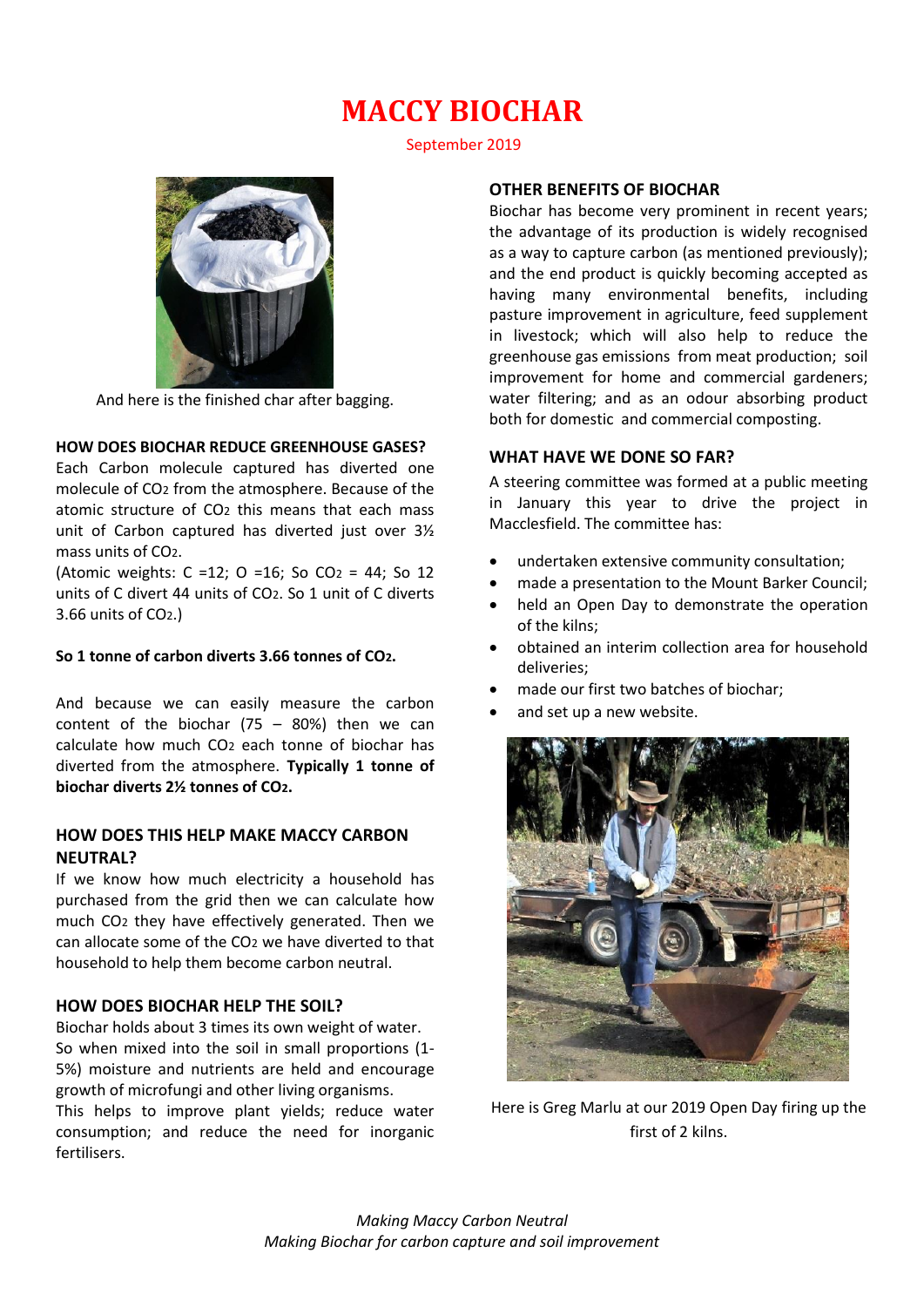## **MACCY BIOCHAR**

September 2019

## **WHAT DO WE WANT?**

We want to encourage the local community and others in nearby towns to use our facilities so that we can keep making biochar and create more carbon offsets.

We want to keep accurate and credible records that will enable Macclesfield to be recognised as carbon neutral.

We want to support the District Council of Mount Barker in its endeavours to achieve carbon neutrality.

We want to co-operate with local landcare and bushcare groups on their tree planting programs and in assisting landowners to capture carbon with biochar.

We want this project to inspire others to do likewise and start a nation-wide effort to fight climate change with local action.

We also want to help politicians to better understand what they can do to fight climate change. Eg. Enact legislation to enforce transparency of CO2 emissions by towns, regions etc.

## **OTHER BIOCHAR ACTIVITIES IN OUR REGION**

#### **BIOCHAR - SMART AGRICULTURE - WORKSHOP:**

29 August 2019 at Hindmarsh Valley Hall, Hindmarsh Tiers Road. 10 am to 3pm.

Supported by Dairy Industry Fund; Australia & New Zealand Biochar Initiative; and Climate & Agricultural Support Pty Ltd.

Featured presentations by Professor Stephen Joseph and Melisa Rebbeck.

## **AUSTRALIA NEW ZEALAND BIOCHAR INITIATIVE**

Go to [www.anzbi.org](http://www.anzbi.org/) to find out more.

#### **ANZBI CONFERENCE – 20 -26 OCTOBER 2019.**

Go to [https://anzbc.org.au](https://anzbc.org.au/) to find out more. This conference will include presentations in the South East of SA.

## **ABOUT US**

Maccybiochar is a community-based, non-profit, group set up to help make Macclesfield carbon neutral. Our primary activity is the production of biochar from woody waste sourced from local households and businesses. The carbon credits created by making biochar are used to offset the greenhouse gas emissions of local households. The biochar we make on behalf of our customers may be used by them for any purpose **other than** combustion or that may ultimately lead to combustion. We are based in Macclesfield, South Australia.

## **OUR COMMITTEE:**

Brian Lewis - Chairman

Kelvin Williams, Kath Thurmer, Greg Marlu, Stephen Heading, Tess Minett (Ward Councillor), Ivars Eglitis, Geoff Brockhouse and Meegan Semple.

## **HOW CAN YOU HELP?**

*Become a member! Join the Group to stay informed about progress. Enlist as a Volunteer. Advertise your biochar products or activities on our website.*

*Help with Training courses and Demonstration Days! Register as a household supplier of woody waste. Free for all Macclesfield households and those with a Macclesfield PO box address. Only modest fees apply for other households.*

*Engage us to make biochar on your property for your use.* 

*Encourage friends to follow our progress. Forward this brochure to others who may be interested.*

*Contact us to receive future brochures and newsletters if you did not receive this one from us. Contact us to tell us what you think of this initiative.*

## **CONTACT DETAILS:**

Email: [maccybiochar@adam.com.au](mailto:maccybiochar@adam.com.au) Website[: https://www.maccybiochar.com](https://www.maccybiochar.com/) Facebook: [www.facebook.com/maccybiochar](http://www.facebook.com/maccybiochar)

Membership Fees: Individual \$20 pa; Corporate \$100 pa.